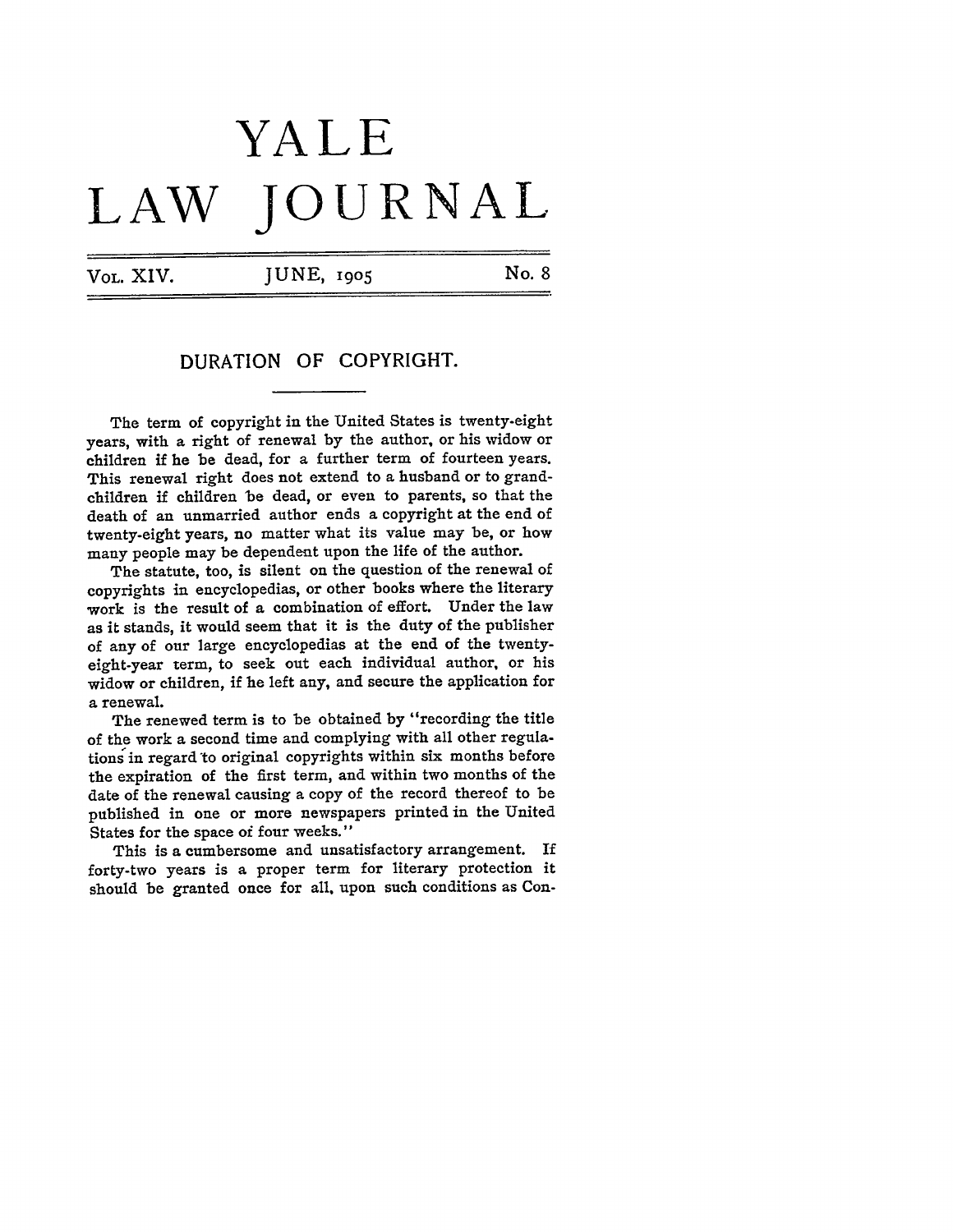gress sees fit to impose. Nothing is gained at the present time **by** requiring a notice of the renewal to be published. The records of the copyright office at Washington are so complete and full that no publisher would look through the files of the newspapers of the United States to learn of a renewal, but would ascertain it **by** a telegram to Washington.

There is frequently confusion as to the right of an assignee of copyright to take out the renewal and litigation results there. from. If it was originally supposed that authors were like sailors-the wards of the nation-and provision should be made to protect them against their own improvidence, even that object is not accomplished, because in practically all assignments of copyright, rights of extension and renewal are included. It is often very burdensome for an assignee to ascertain in the names of what persons renewals should be taken out. This frequently occurs in the case of writers of music who have entirely disappeared from sight before the lapse of twenty-eight years, leaving no trace behind. It has been said of one music publisher in Boston that he must constantly constitute himself a court of divorce and legitimacy, making world-wide inquiries.

It is not clear that the assignee is entitled to such renewal even though he paid the author a full price for all rights in his literary work. The statute gives the renewal right directly to the widow or children, and the question has never been brought before the courts whether an assignee could compel them to assign the renewal right.

But the most serious objection to the present term is that the renewed term frequently expires during the life-time of the author. The copyrights of several of Edward Everett Hale's works have expired, and Mr. Howells and" Mr. Clemens will have the same experience at no distant day. Certainly an author should have the right to the earnings of his works during his life-time and for a limited period his family should have the same after his death.

The provision of the English law is much more intelligent, giving copyright for a term of "forty-two years from publication, or until seven years from the death of the author, whichever shall be longest."

It is interesting to note how the term of copyright, both in England and the United States, has been gradually extended. The first copyright act in England, the Statute of Anne, gave a term of twenty-one years from the tenth day of April, *17zo ,*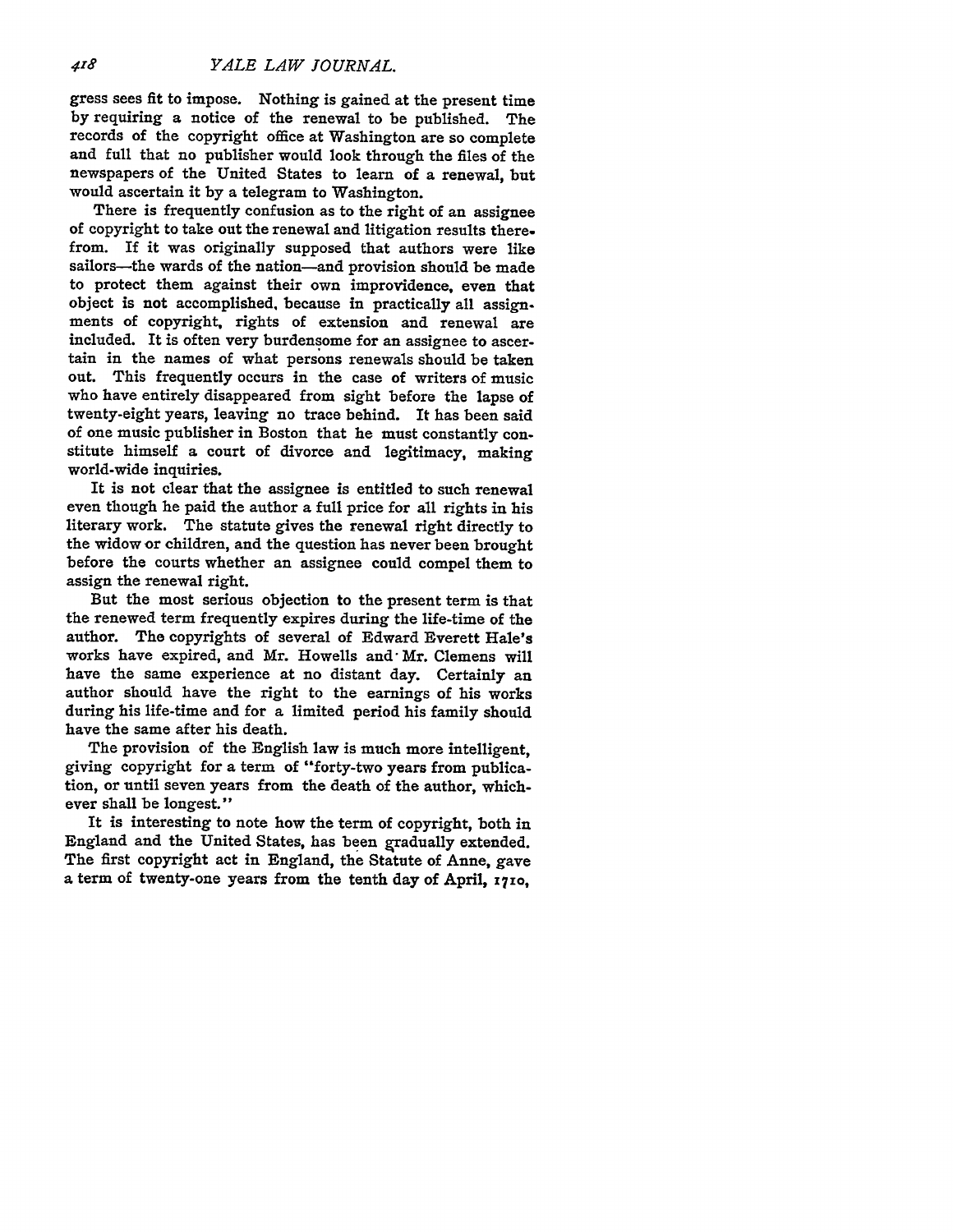to all works already printed, and a term of fourteen years to all works thereafter printed, with a right of renewal, if the author was living, for another term of fourteen years.

This is the famous statute which destroyed common law<br>hts in literary property. Up to the Statute of Anne. rights in literary property. literary property, even in published works, had existed at common law in perpetuity, and even after the Statute of Anne and the expiration of the term therein provided, injunctions were issued in favor of various works, such as Milton's "Paradise Lost," Pope's and Swift's "Miscellanies," "The Whole Dutyof Man," and Thompson's "Seasons," on the supposition that the act was intended only to give additional remedies and penalties during the specified term, and not to limit copyright itself to that term.

In **1774** *Donaldson v. Beckett* was decided **by** the House of Lords, determining that copyright itself was limited to the statutory term.

**In 1775** an act was passed giving to the universities of Oxford and Cambridge perpetual copyright in books given or bequeathed to them, although in **1878** it appeared that Oxford owned only six copyrights and Cambridge none.

In 1814 the term of copyright was extended to twenty-eight year, or if the author were living at its expiration, for his life.

In **1842** the term was extended to a period of forty-two years, or seven years beyond the life of the author, whichever term was the longer. The passage of this act was the result of protracted and brilliant debate in which Disraeli, Lord Houghton, Hume, Grote and Lord Macauley participated.

The bill which was introduced in 1838 proposed a term of sixty years, which, largely through Lord Macauley's opposition, was cut down to forty-two years, or the life of the author. An amendment giving an additional seven years after the author's death was adopted in spite of Lord Macauley's opposition.

In most countries the term is longer than either in England or the United States. In Germany, Japan, Austria and Switzerland it extends for thirty years after the death of the author: in France, Belgium, Portugal and eleven other countries, for fifty years after the author's death, and in Spain the term is for eighty years and the life of the author.

In the United States the term of copyright has been extended from time to time up to its present limit. Five of the colonial statutes, prior to the constitution, gave a term of fourteen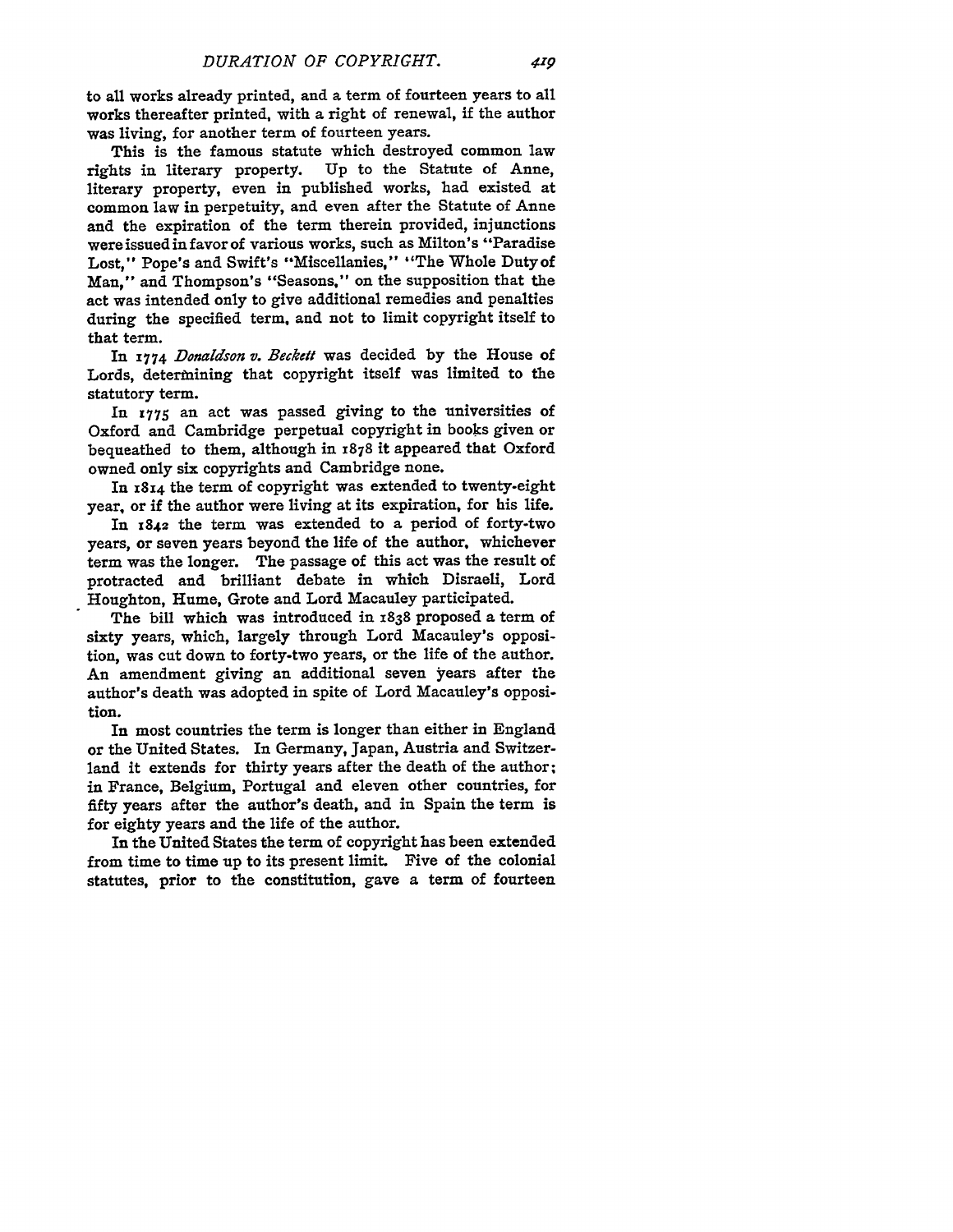years, and three of them a term of twenty-one years. The first act passed **by** Congress, **1790,** provided for an original term of fourteen years, with a right of renewal for fourteen, practically following the English statute.

In **1831** the term was extended to its present length of twenty-eight years, with a right of renewal for fourteen years. It is generally conceded that a single term, without renewal,

should be established, but the utmost variety of opinion exists with regard to its proper length.

The Constitution of the United States gives to Congress the power to grant copyright for a limited time. so that copyright in perpetuity is not possible in this country without a change of constitution.

It is not to be supposed that any evasion of the constitution, such as the term once proposed of a thousand years, would be sustained **by** the court. The framers of the constitution had before them the existing copyright terms in the various colonies, as well as the English term, and cannot be conceived to have intended a term marked **by** centuries rather than **by** years. Exactly how long a term would come within the meaning of the constitution none can predict, but undoubtedly any such term as now exists abroad would be upheld.

.Mr. Clemens has contributed a very interesting suggestion to this discussion through the pages of the North American Review.<br>He proposes that beginning with the forty-second year of any copyright the owner shall be required to keep a cheap edition upon the market sold at twenty-five cents per one hundred thousand words, or less, and that so long as he does this his copyright shall continue. This meets the requisite that the public is entitled to cheap editions of all works after the expiration of the statutory period, and also retains for the author and his family the control of his works and gives them a small revenue from cheap works and a large return from such high priced editions as can be sold.

This plan, by possibility, might result in perpetual copyright, and in many cases would result in prolonged terms. It may be questioned whether such a provision would come within the constitutional power to grant "for limited times to authors and inventors the exclusive right to their respective writings and discoveries." A term of protection which is longer for one work than for another and a term liable to be defeated by a three months' failure to keep a cheap edition on sale would be a novelty and a radical departure from precedent. The suggestion indeed has the double charm of novelty and of justice in a field marked by much injustice and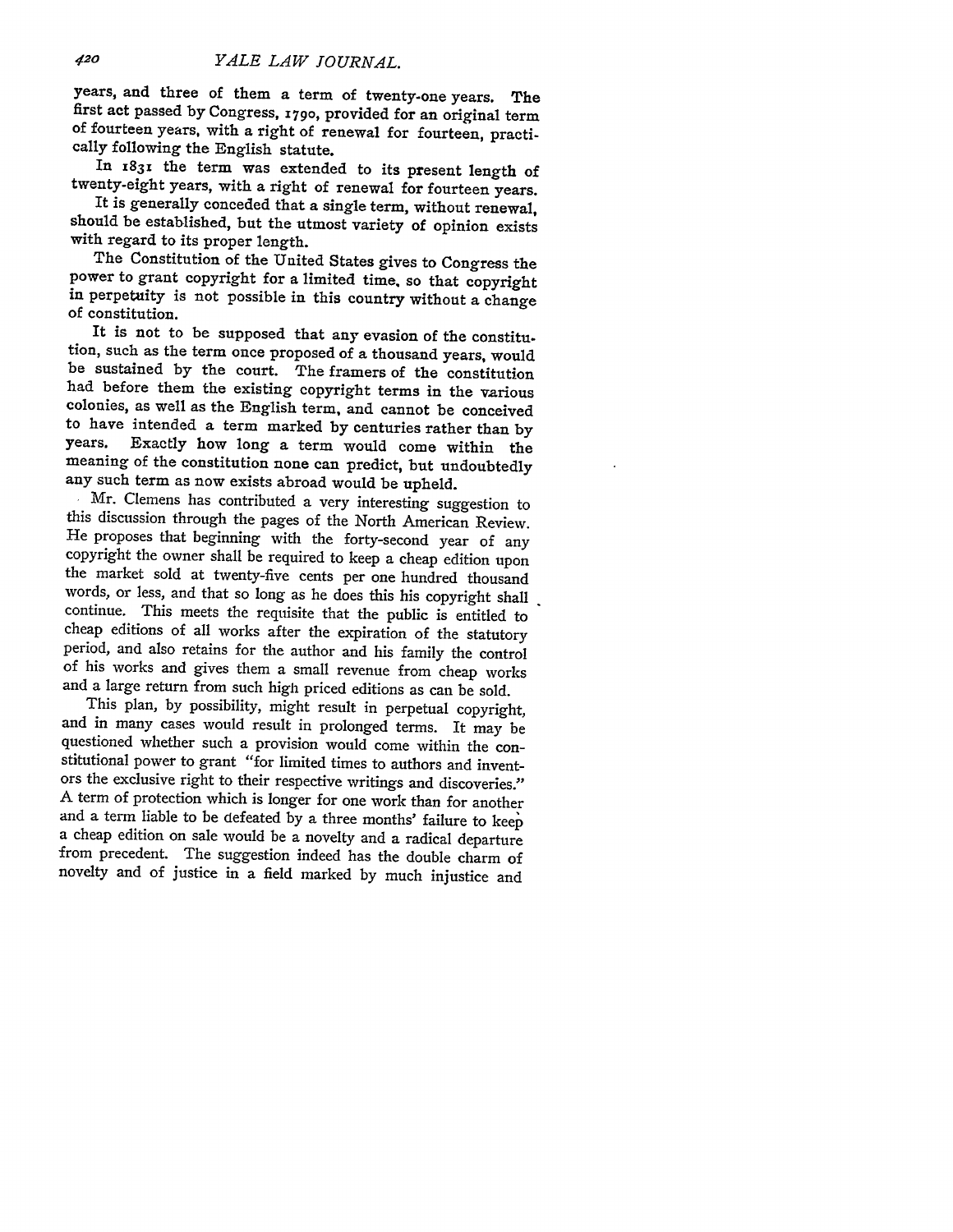prosaic following of precedent. It is perhaps too much to hope that it can or will be adopted.

If the proposed revision of the entire copyright system is undertaken **by** the next Congress and a bill is reported to that end **by** the Committee on Patents no single question will probably receive more consideration than that of the duration of copyright protection.

Two things seem fairly clear. The term ought, in any event, to include the life of the author. So long as he lives an author ought to control the form in which his works shall be presented to the public, and he ought to receive such income as comes from them. Every sense of fair dealing is outraged **by** the idea of taking his property from a man in his old age. The world is not in accord with Lord Camden that "it would be unworthy such men (authors) to traffic with a dirty bookseller for so much a sheet of letterpress" or when his Lordship said, speaking of Milton "He knew that the real price of his work was immortality and that posterity would pay it." Posterity is a poor paymaster and immortality a small compensation for present penury.

Such ideas arose when literary men were forced to seek a noble patron and a gratuity. The profession of letters did not exist. The patron to-day is the public and royalties have taken the place of gratuities. And the patron is a generous one. It is not too much to say that every reader of a book that is worth while would prefer that a part of the price paid should go to the author so long as he lived and would be indignant if told that publishers had entered into the author's right.

It is equally clear that **an"** author should be able to leave his family the usufruct of his work for a reasonable time after his death.

There is no abstract reason why men should not have the right to leave to their offspring the work of their brain. Everything that can be said in favor of absolute ownership of the work of a man's hands can be said of the product of his mind, and more. But society steps in at this point and says that the right of all is greater than the right of any one, and that it is necessary at some time that contributions to knowledge and literature should become public property. This is what *Donaldson v. Beckett* means. There was no necessity for deciding that the Statute of Anne took away the common law right. Lord Mansfield's decision five years earlier in *Millar v. Taylor* that it did not take it away is a more satisfactory discussion of the Statute than the opinions over-ruling it. The discussion in the House of Lords after the coming in of the six to five opinion of judges, shows that the case was determined upon grounds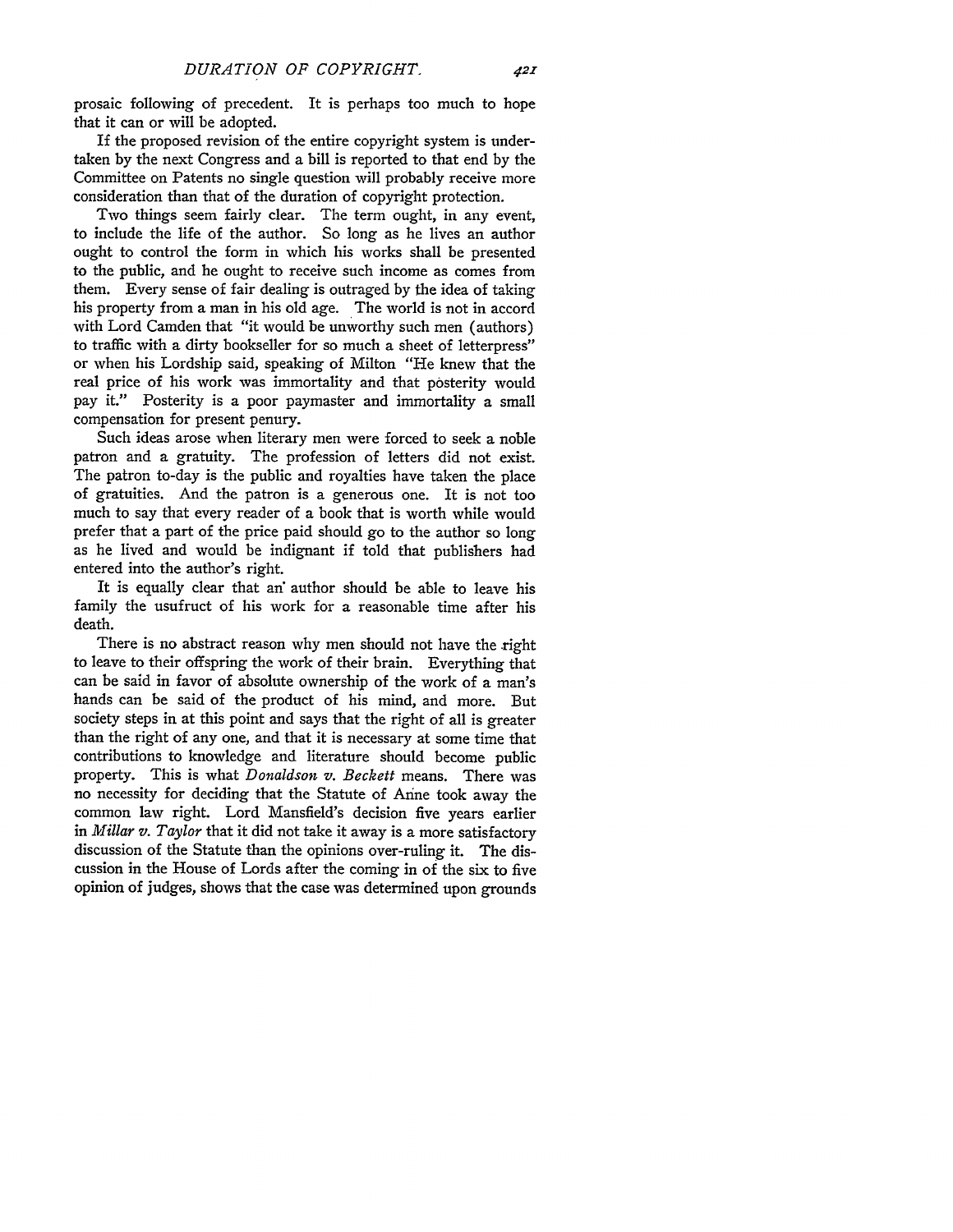of public policy and not upon the somewhat accidental language of the Statute. The failure after a century and a quarter to re-enact the perpetual right shows that more than the words *"and no longer"* in the Statute stood between authors and the perpetual "right of copy."

The same is clear in our own decision of *Wheaton v. Peters,* and in the words "for limited times" in our constitution.

So that the question to be decided is, at what time does the public need require that private copyright shall cease? No help is to be had from the term of patents. The industrial world needs the right to use inventions speedily. Progress in mechanical and electrical arts is constantly stayed by prior patents, to which tribute must be paid. The daily life and work of the people is affected. And besides there is no such thing as "fair use" of a patent. An author's work may be quoted, criticised, made the basis of discussion up to the point of reducing its salability. No other writer is hampered by it. So that he does original work, he may reach, write and publish the same result as the original author and may use the latter's work to help him do so. Not so the patent. It is an absolute barrier and its existence should be short.

Where, then, does public necessity require that the atithor's right should give way. There was no need that "Uncle Tom's Cabin" should belong to the public while Mrs. Stowe or her children lived. The book did its great work while it was protected. The public lost none of its dynamic force because royalty was paid on it by its publishers. It would not now. Nor is the public mulcted in high prices for such works. As books get older and the demand falls off, every publisher meets the market with a cheaper edition. It cannot be shown that prices are kept up for forty-two years and ought then to be lowered. Good business judgment takes care of the question.

I have cited Uncle Tom's Cabin, which is Mr. Clemens' illustration, but others might be taken. The public necessity did not require that "A Man Without A Country" should go out of copyright or that Mr. Hale should be deprived of the revenue from it. The law in its operation in this case is nothing short of robbery. And so of Lowell's and Prescott's and Howells' work and Mr. Clemens' himself. What jury that ever sat would find in *Clemens v. The People* that The People were entitled to a single "Mark Twain" while Mr. Clemens or any of his family lived?

Of course the question when it arises will settle itself by compromise, and what that will be no one can predict. But it can fairly he said that seven years beyond an author's life is not adequate recognition of an author's claim.